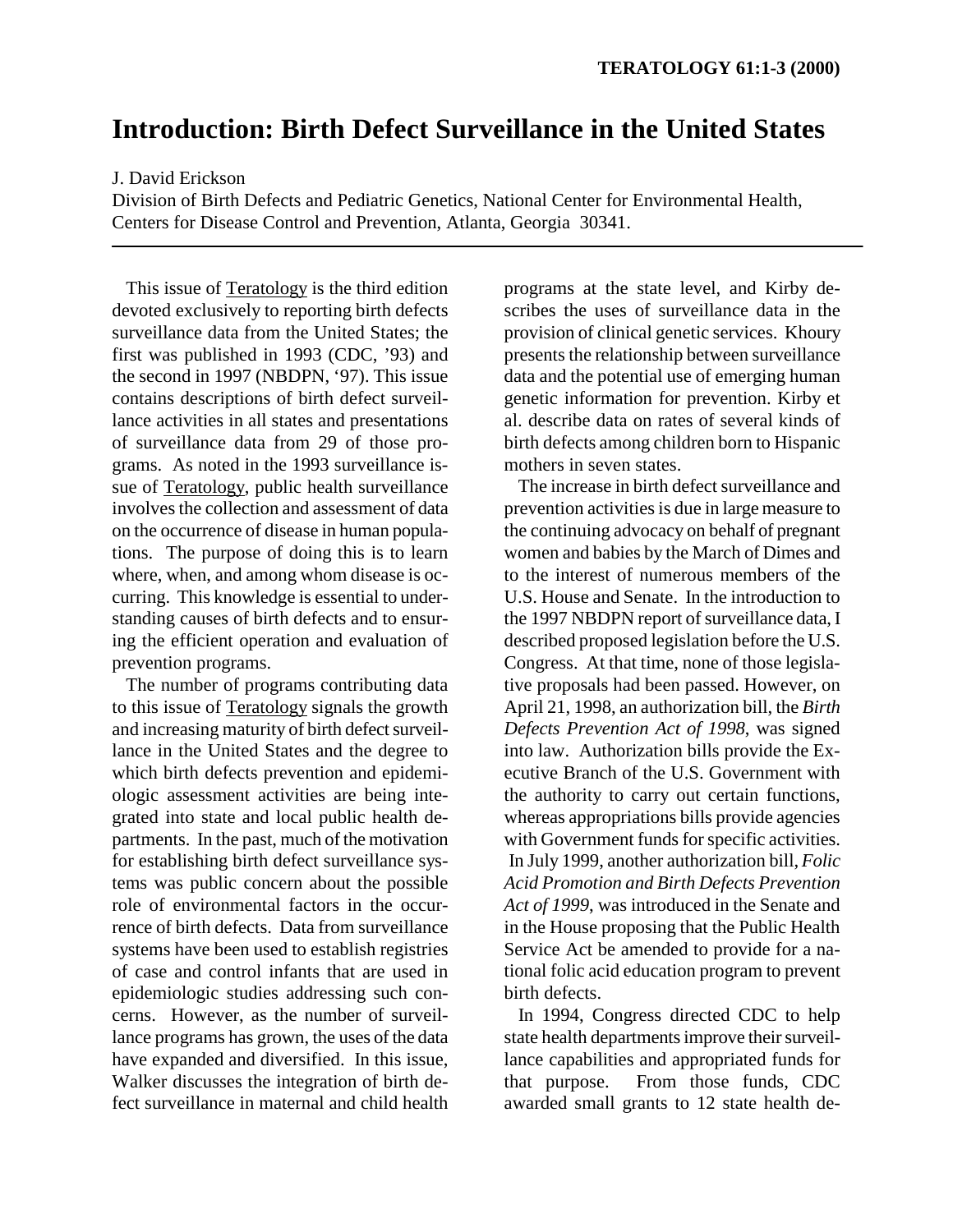partments that were used in a variety of ways to bolster state birth defects surveillance and prevention activities. In 1999, CDC was given appropriations that made it possible to provide larger grants to 18 state health departments to establish or improve their birth defect surveillance systems. A congressional mandate also requires CDC to help state health departments develop a clearinghouse or network of birth defect surveillance programs in the United States. In response to this mandate, CDC helped establish the National Birth Defects Prevention Network (NBDPN), in 1996. In January 1999, the NBDPN held a meeting that was attended by representatives from the 50 states, the District of Columbia, and Puerto Rico.

 In 1992, the Public Health Service (PHS) recommended that all women capable of becoming pregnant should consume 400 µg of folic acid for the purpose of preventing spina bifida and other neural tube defects (NTDs) (CDC, '92). In 1998, the Standing Committee on the Scientific Evaluation of Dietary Reference Intakes of the Institute of Medicine (IOM) released a report regarding dietary reference intakes for folates and other B-vitamins (IOM, '99) that affirmed and clarified the PHS recommendation. The Committee recommended that "...women capable of becoming pregnant take 400 µg of synthetic folic acid daily, from fortified foods or supplements or a combination of the two, in addition to consuming food folate from a varied diet." The IOM report emphasized the synthetic form of the vitamin because the research on which the recommendation is based used synthetic folic acid, and because synthetic folic acid is more readily absorbed than the folate compounds that occur in natural foodstuffs.

 In 1996, the Food and Drug Administration (FDA) mandated that by January 1998 all "enriched" cereal grain products (such as bread and pastas made with "enriched" flour) should contain 100 µg of synthetic folic acid per 100 g flour. The FDA estimated that this will add about 140 µg of folic acid to the diet of the average woman, only about one-fourth of the recommended daily consumption. Therefore, until more women begin to take dietary supplements (CDC, '99) or substantially increase their consumption of foods made with folic acid-fortified flour, most women in the United States will not meet the PHS- and IOMrecommended level of folic acid intake. In recognition of this need, the National Council on Folic Acid, which comprises more than 40 organizations, has been formed. The member organizations of the Council are conducting activities directed at increasing the consumption of folic acid by reproductive-age women. The Council held a campaign "kick-off" meeting in January 1999. Representatives of many state birth defect surveillance programs attended the meeting, and the 1999 meeting of the National Birth Defects Prevention Network was held just before the Council meeting.

 Despite the finding that most women do not meet the PHS and IOM recommendations for the daily consumption of 400 µg of folic acid, the results of two recent studies suggest that fortification has resulted in significant increases in average serum folate levels, at least in some segments of the U.S. population (Jacques et al., '99; Lawrence et al., '99).

 Reducing the number of cases of neural tube defects that occur in the United States each year was the motivating factor for fortification of the food supply. Now it remains to document whatever effect the important public health action of fortification has had. At one time, NTD surveillance was easy, and surveillance findings were considered relatively complete, even when based on data from vital records. Today however, perhaps as many as one-third of all NTDs are detected in utero and the pregnancies terminated (Cragan et al., '95). Ascertaining NTD cases that have been diagnosed prenatally thus requires the devel